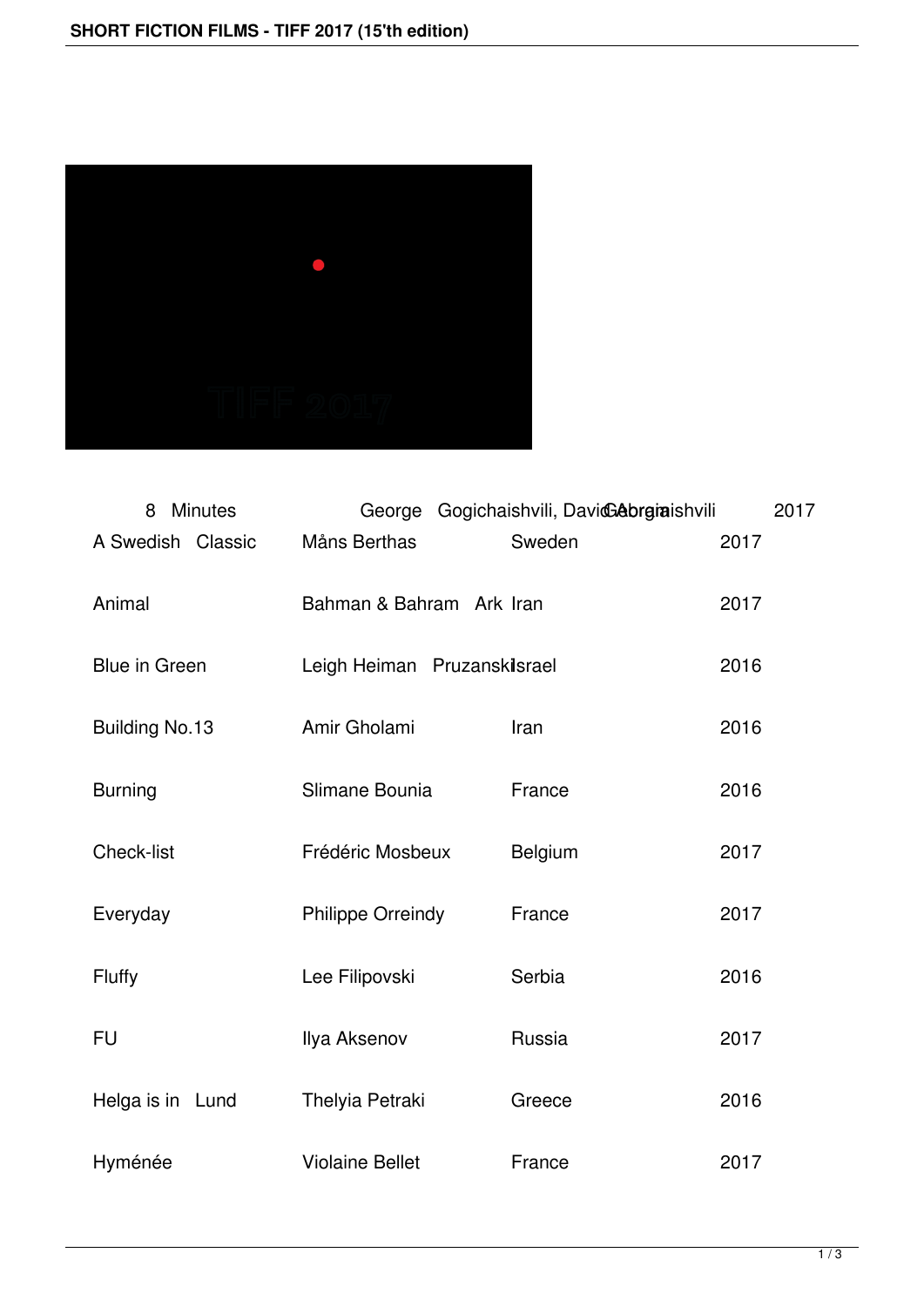| Ice                                 | <b>Anna Hints</b>                         | France            | 2017 |
|-------------------------------------|-------------------------------------------|-------------------|------|
| Isabella                            | <b>Claudio Pelizzer</b>                   | Italy             | 2017 |
| Lithuania                           | <b>Iker Arce</b>                          | Spain             | 2016 |
| Maybe Tomorrow                      | <b>Martin Illiev</b>                      | Bulgaria, Germany | 2017 |
| No Connection                       | Risto-Pekka Blom                          | Finland           | 2017 |
| <b>Red Light</b>                    | <b>Toma Waszarow</b>                      | Bulgaria, Croatia | 2017 |
| Retouch                             | Kaveh Mazaheri                            | Iran              | 2017 |
| Shadow of Man                       | Kristof Sagna                             | France            | 2016 |
| Shmama                              | Miki Polonski                             | Israel            | 2017 |
| So Close                            | <b>Vito Bonev</b>                         | <b>Bulgaria</b>   | 2017 |
| So That Mom Is Happy Asya Mozhegova |                                           | Russia            | 2017 |
| <b>The Brother</b>                  | Lea Triboulet                             | France            | 2016 |
| The Children Will Come Ana Jakimska |                                           | Macedonia         | 2017 |
| The Interview                       | Marc Gurung                               | France            | 2016 |
| The Plumber                         | Méryl Fortunat-Rossi & <b>Xaares</b> eron |                   | 2016 |
| <b>The Smoke</b>                    | Ivan Plechev                              | Russia            | 2017 |
| Vampire                             | Álex Montoya                              | Spain             | 2016 |